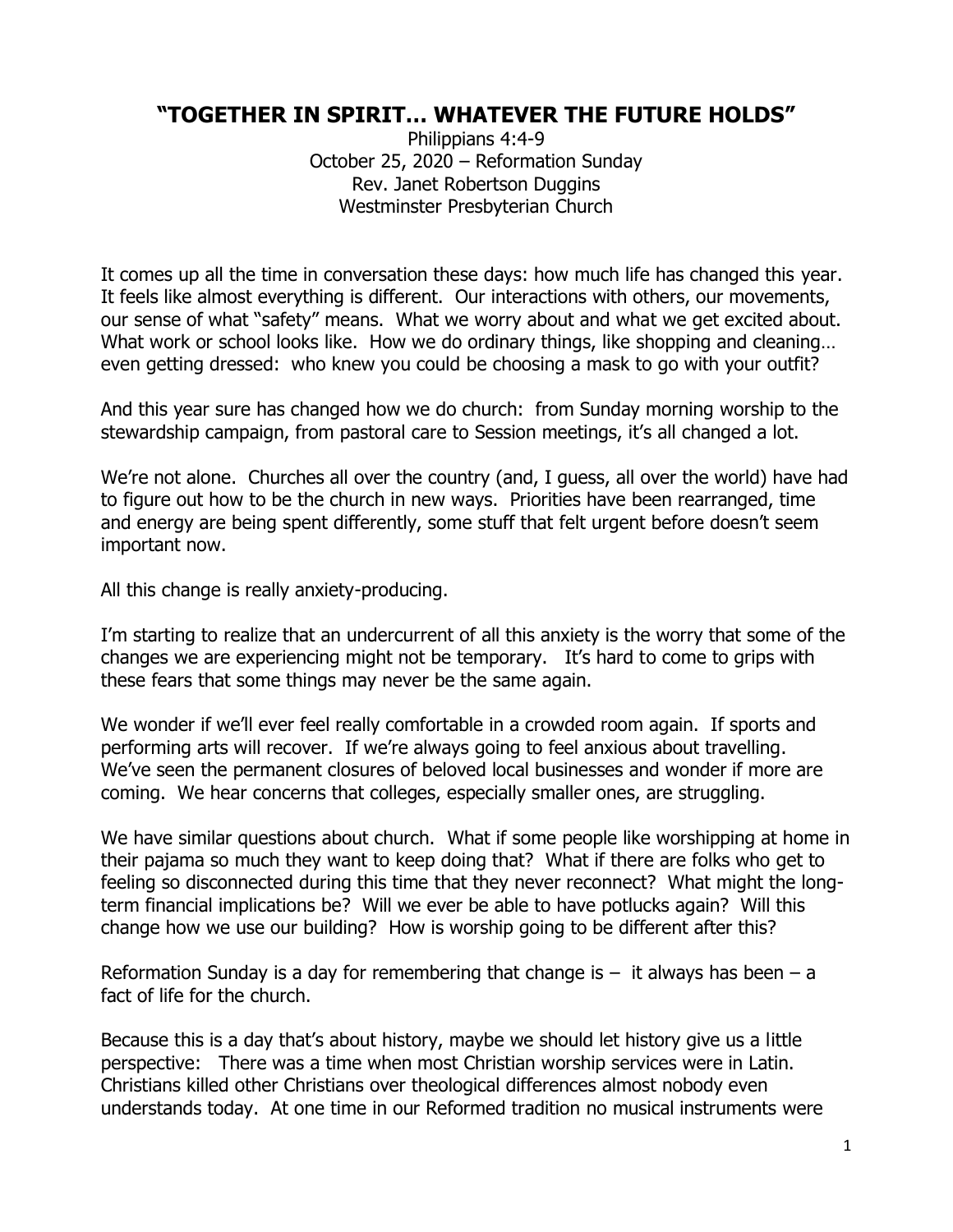used in worship, and at another time we had a thing in the communion service actually called "fencing the table" – warning anybody with sin on their conscience that they'd better not partake. Forced conversions not just to Christianity but to European culture were accepted missionary practice. For a long, long time very few church leadership roles were open to women. Not so long ago, Protestants and Catholics didn't recognize each other as Christian. Many of us can remember when you wouldn't think of going to church without getting dressed up, and when forty-five minute sermons were standard.

In its more than 2000-year history and in its myriad diverse cultural expressions, the church has faced all kinds of challenges and been surrounded by constant societal change… and has kept the faith by adapting and finding new ways to live the gospel.

We Presbyterians love to say that we are "Reformed and Always Reforming." Especially on Reformation Sunday! This year, that much-loved motto seems to carry extra significance, but it also feels particularly challenging. I mean, we like the idea in theory, but we're used to change happening …. more gradually. This year, the 're-forming' (or regrouping) we've had to do has not only felt like a lot of change, it's change that was more or less thrust upon us, and we're not too happy about it.

Presbyterian writer Phyllis Tickle once observed that every 500 years (give or take) the church experiences "a massive upheaval" - old ideas are left behind, as new ways emerge. It's a little bit like a rummage sale, which prompts you to clean house, decide what to keep, and what you no longer have a use for- what needs to go to make room for something new. The Protestant Reformation was certainly that kind of event, and it was … 500 years ago. Before her death a couple of years ago, Tickle suggested that the church might be due for another such "tectonic shift," that would bring big changes both in our understanding of our faith and how we practice it.

Are the changes we're experiencing in this pandemic year signs of the shift she describes? I don't know. It might be too soon to say what ways of being church we will ultimately let go of and what new learnings from our "pandemic practices" are here to stay.

Will there continue to be "online only" congregations, and what will that mean for "in person worship?" Will worship in the sanctuary be different when we do gather? Will we have to think differently about what "attendance" and "membership" mean? Is technology going to play an ever-bigger role in church life? Will our expectations for pastors and other church leaders change?

We don't know the answers to those questions, or to a host of other questions we have about the future… and a lot of us are finding it all stressful.

Reading Paul's words to the Philippians (you knew I'd get around to it eventually, right?) in our current context seems at first completely inappropriate. "Rejoice always." Always? Now? That's a really tall order these days. And "Don't worry about anything?" Really? That's easier said than done, and maybe not even very realistic. You could be forgiven for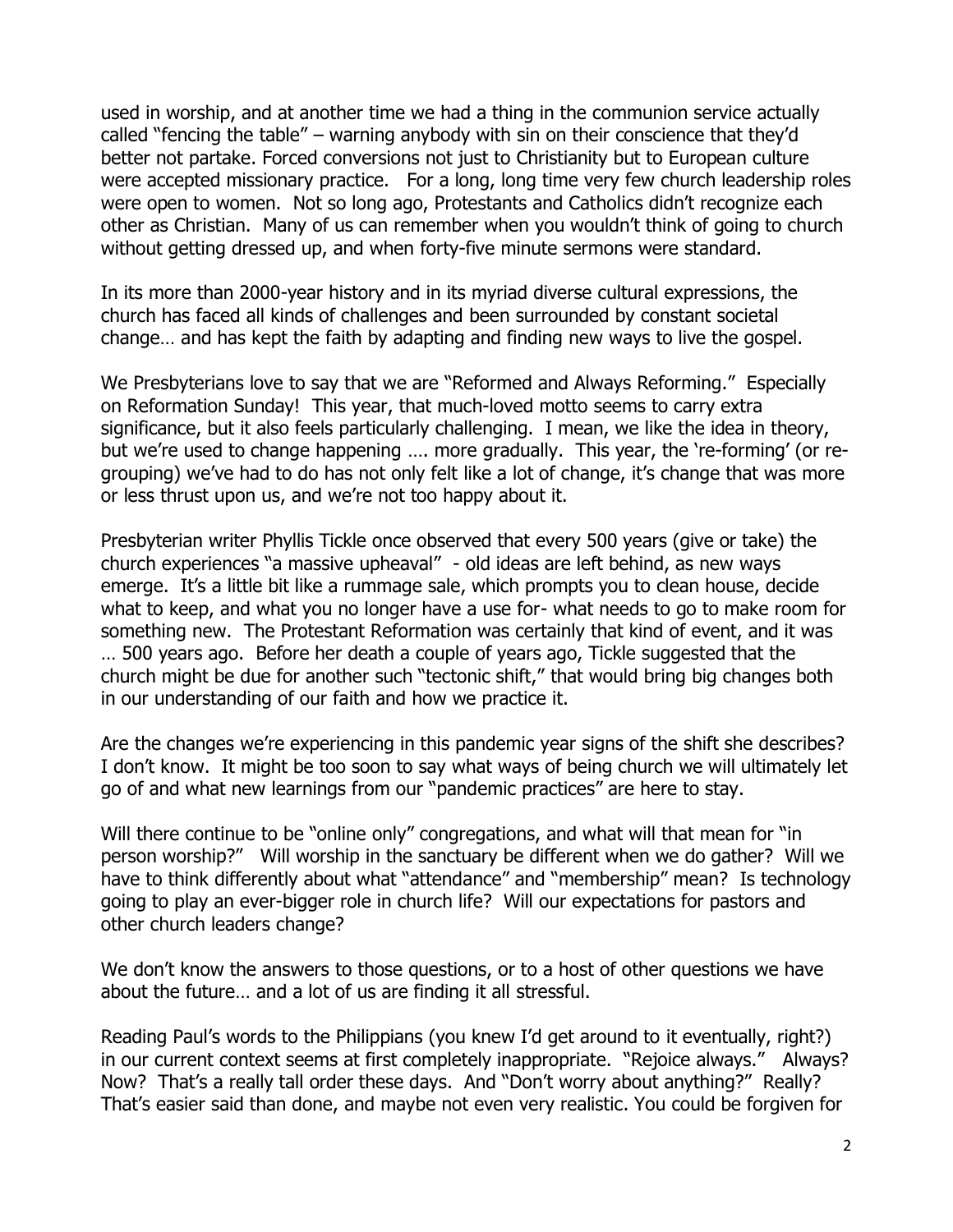thinking that these verses have little to say to people who have as much reason to worry about the future as we have.

I think we often hear much of what Paul says in this part of his letter as a series of "timeless platitudes" (Eddy, p 163) that *sound* very spiritual and would probably make a nice inspirational plaque for the wall, but don't seem grounded in the lived realities of our time, or really any time. But we shouldn't read what Paul writes here without remembering that he is writing from prison. He is isolated. He's longing to be with this "beloved community" in Philippi that means so much to him. At the same time, the church in Philippi is struggling as well. They are suffering, and unsurprisingly (as often happens in churches like it does in families during times of stress!) there are tensions within the community.

This all might lead them to question whether their community has a future, to feel hopeless, to worry. But Paul doesn't want them to get stuck in that. For him, the challenges are simply all the more reason to persist, stay focused on what matters, keep the faith that Paul has been nurturing among them.

He wants them to understand that if they keep the faith, they can not only face the future, they can do so with joy and without being burdened by anxiety and fear. I suspect that the first time the members of that church in Philippi heard this letter read out loud, they might have been skeptical about that "rejoicing" and "not worrying" stuff, too. At least until they had time to reflect on the rest of what Paul says, and to understand the path he's trying to point them toward. Everybody knows joy can't be bought or planned for; everybody knows you can't just turn worry off. Paul's recommendation, though, is this: Know that the Lord is near. Pray. Let your troubled heart and mind rest in God's presence.

Prayer here is not a technique, not a set of words or requests, but a *relationship*. The "anythings" and "everythings" of our lives can be – often are - sources of endless worry… or they can be the stuff of prayer.

"Not worrying" is not a passive acceptance of "the way things are." It is disciplined thought, action, and especially prayer. Keep your mind focused on things like integrity, justice, holiness …instead of worry. Keep doing what you have learned and received and heard and seen from people of faith before you. Not necessarily the exact same things in the *exact same way*... but persist as they did, learn from them to face challenges as opportunities, keep growing, remain committed to the community, care for one another, show the love of God to neighbors, be faithful in the little things, don't let anything distract you from following Jesus.

In this way of life, Paul believes that the church not only can survive but thrive. And the by-product is joy. Joy as Paul describes it is counter-cultural; it has little to do with "success" as the world defines it. It's not individual fun and happiness, but a shared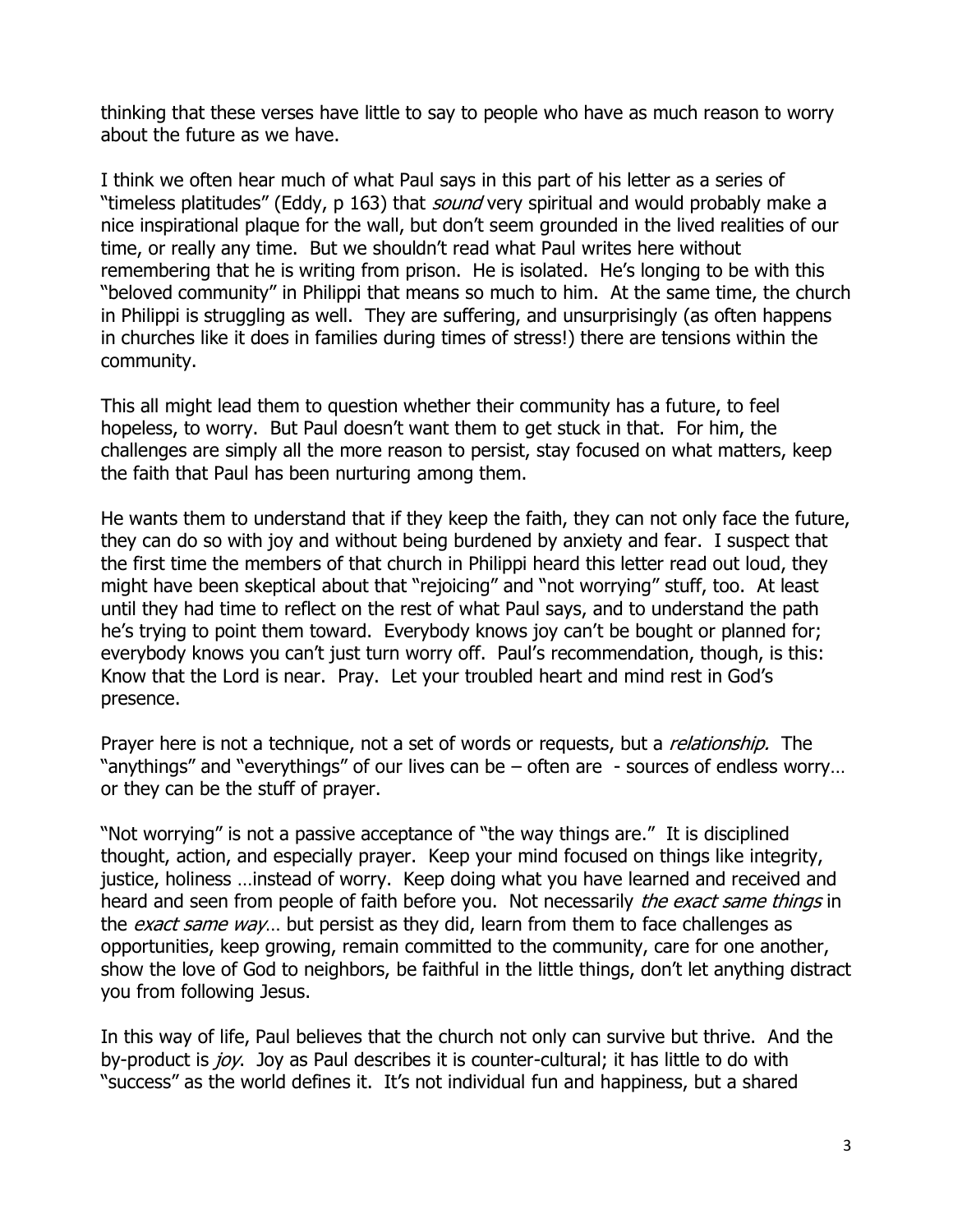experience. "Rejoice *together*," Paul writes. That's an important difference, and it makes all the difference.

Joy is "an outcome and a sign of the presence of the risen Christ – like the flag that flies over Buckingham Palace when the queen is in residence." (Eddy, p.161) It says to the world, "God's presence is here."

And that is all we need to know, really, about the future. Even though what the future will bring is unknown and not in our control, even if our current state of uncertainty and change is making us fearful. The future is not in our hands but that is not a reason to despair or worry. God will be in our midst, whatever the future brings. Our job is faithfulness in the present… undergirded by a lot of prayer that asks and trusts God to hold our fears. And, if Paul is right, together we will discover some joy along the way.

Over the past months, churches have done many amazing things, and learned a lot in the process. If you'd told me a year ago we'd be able to live-stream worship every week, I'd have laughed. (And I wouldn't have wanted to do it!) But we learned that we can adapt, AND we also learned that even unwanted changes can bring new opportunities. (Let me just pause here to say hello to Don & Marge in Florida, and to other members who are out-or-town but still joining us this morning. And also to to Bill in Kentucky, Diana Rosa in Georgia, Cindy in Pittsburgh, Eileen in Harborcreek, Pennsylvania.)

When you can't be together to pass the peace, pray, or share a meal, how does a congregation stay connected? When you can't invite people to come to Sunday worship and coffee hour, how do you reach out and interact with your neighbors? When you can't go together to volunteer at places like Ministry with Community, what does a church committed to mission do? When people can't get together in person, how do we learn together or plan for the future?

Congregations have responded to these new challenges in all sorts of creative ways: drive-through fellowship, driveway visits, live-streamed story-time for kids, new outdoor worship spaces, learning to use zoom, places for passers-by to leave prayer requests, redoubled efforts in phone calling and hand-written notes, quiet & reflective services that don't include singing, gestures of support for healthcare workers and teachers, mission collections, virtual retreats, drop-off care packages. We've come up with a lot of new ideas; and what's more significant, we've learned that we can be resourceful, try new things, break out of our ruts, be surprised.

And of course, we have been dealing with more than a pandemic these past several months.

Deep inequities and divisions in our society have been exposed in ways that make it impossible for us to deny these realities. The spread of hate speech and the upending of other norms have disturbed us. We've become much more aware of how pervasive racism is, even within the church, and we are among many majority-white congregations in which